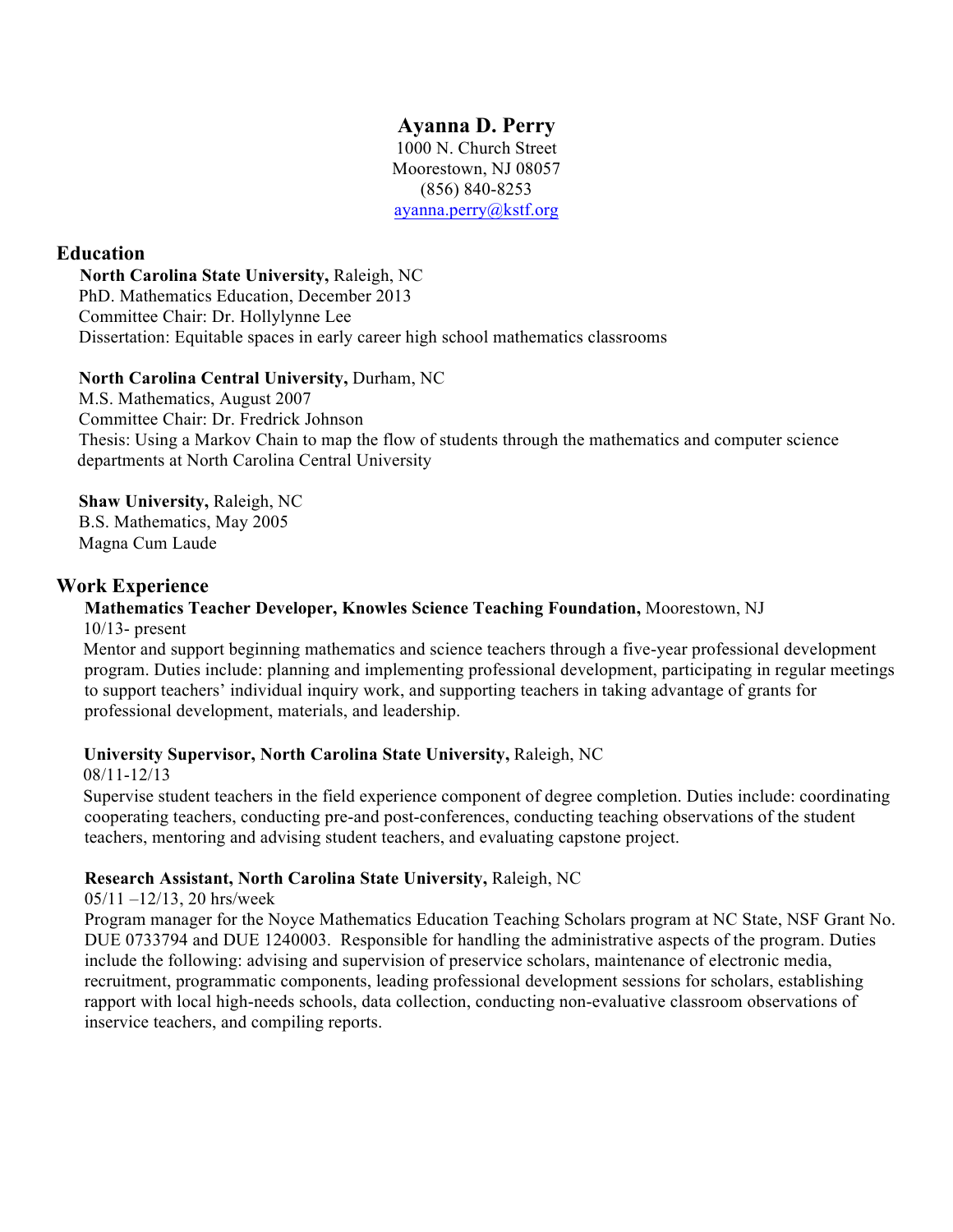#### **Teaching Assistant, North Carolina State University,** Raleigh, NC

Spring 2013

Co-taught Teaching Mathematics in Senior High School (EMS-472). Developed and delivered lessons designed to further preservice teachers' understanding of school mathematics and how to teach it so others can understand it. The course content was tied closely to the content of the high school mathematics curriculum (algebra, geometry, calculus, statistics). Shared the responsibilities of the development and evaluation of assessments for this course with the professor.

## **Research Assistant, North Carolina State University,** Raleigh, NC

#### 08/09 – 05-11, 20 hrs/week

Research Assistant for the Diagnostic E-Learning Trajectories Approach (DELTA) applied to Rational Number Reasoning for Grades 3-8 project at NC State, NSF DRK-12 Grant No. 0531120. Duties included: analyzing assessment data, researching and developing assessment items, reviewing, summarizing, and reporting research literature, contributing to the design and upkeep of electronic media, learning to use technology (software and hardware) as the project required, developing and reviewing conference presentations, and assisting in preparation for and conduct of conferences, and meetings.

## **Educational Services Center,** Raleigh, NC

Fall 2009- Fall 2013

Teach Mathematics SAT classes. Modify and deliver lessons designed to engage students with Algebra I, Geometry, and Algebra II concepts. Manage mixed ability classrooms of sophomore, junior and senior students. Assist students with applying testing strategies. Assign and review homework assignments.

## **Scotland County Schools, School on Business, Finance and Marketing**, Laurinburg, NC

Fall 2007-Spring 2009

Taught Algebra II, Technical Math II, Geometry, and Advanced Functions and Modeling. Developed and delivered lessons designed to engage students with mathematical concepts. Managed mixed ability classrooms of sophomore, junior and senior students. Evaluated students' understanding and adjusted instruction to support all student learners.

# **Presentations**

- Perry, A. (April, 2014). Beginning secondary teachers' use of tasks. Session presented at the *Annual Conference of the National Council of Mathematics Teachers Research Conference*, New Orleans, LA.
- Perry (Franklin), A. (February, 2014). Equitable spaces in early career teachers' mathematics classrooms. Session presented at the *Association of Mathematics Teacher Educators*, Irvine, CA.
- Thrasher, E., Perry (Franklin), A., Hollebrands, K., & Lee. H. (February, 2014). Supporting and retaining beginning mathematics teachers. Using iPads to enhance the mathematics classroom Session presented at the *Association of Mathematics Teacher Educators*, Irvine, CA.
- Thrasher, E., Perry, A., Byerly, S., Cetner, M., Hollebrands, K., Loeffler, M., Patterson, D., Van Reenen, C. (November, 2013). Functions and statistics in the real world. Workshop presented at the annual conference of the North Carolina Council of Teachers of Mathematics, Greensboro, NC.
- Perry (Franklin), A., & Thrasher, E. (April, 2013). Using iPads to enhance the mathematics classroom. Session presented at the *Annual Conference of the National Council of Mathematics Teachers*, Denver, CO.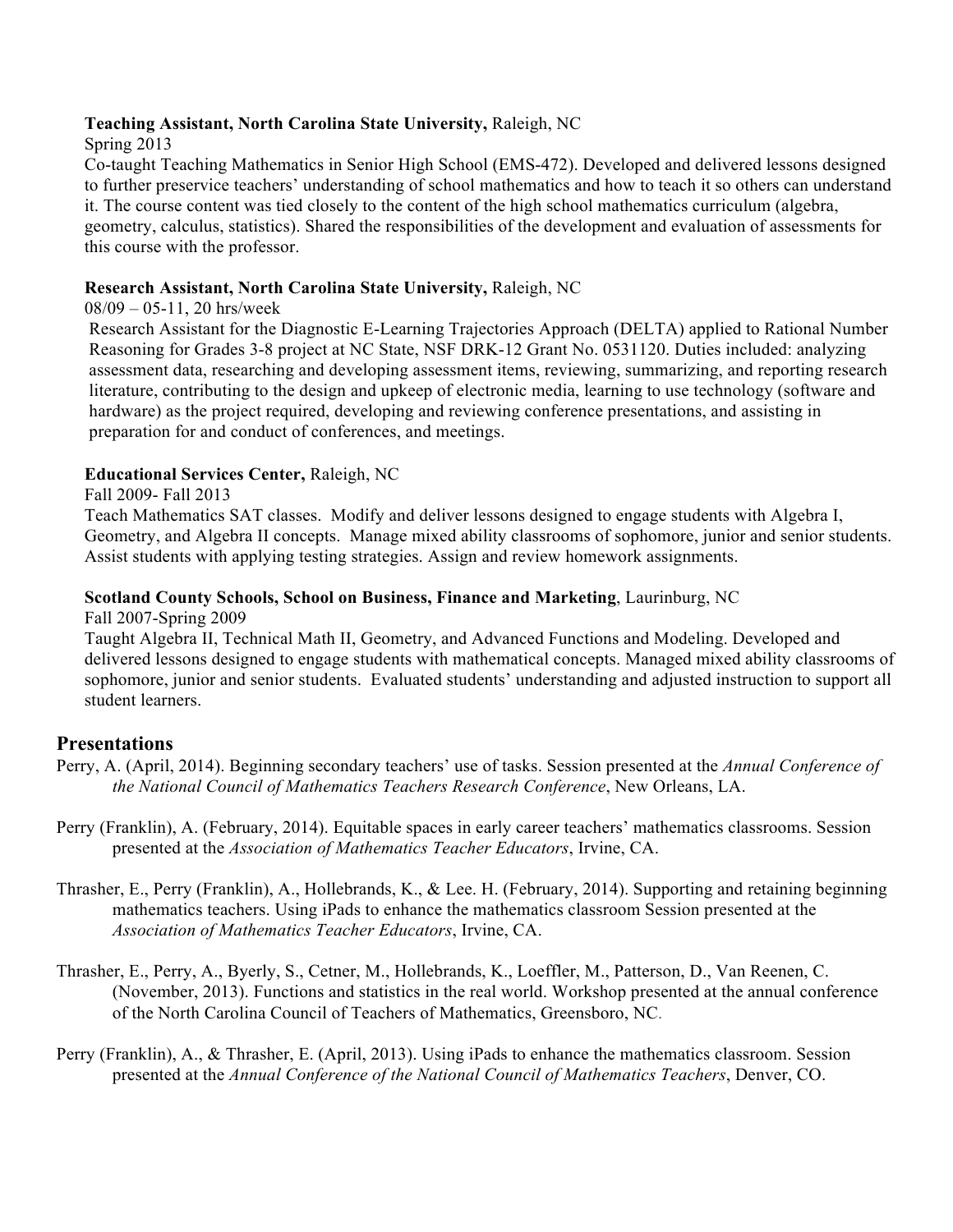- Thrasher, E., & Perry (Franklin), A. (April, 2013). Supporting beginning teachers through online social communities. Session presented at the *Annual Conference of the National Council of Mathematics Teachers*, Denver, CO.
- Perry, A. (May, 2013). Equitable spaces in early career teachers' mathematics classrooms: Cases of instruction. Poster presented at the *Annual Graduate Student Symposium for the Science, Technology, Engineering, and Mathematics Education Department*, North Carolina State University, Raleigh, NC.
- Thrasher, E., Perry (Franklin), A., Lee. H., Hollebrands, K., Hall, W., Early, M., & Swandby, A. (October, 2012). Using iPads to enhance the mathematics classroom. Session presented at the *Annual Conference of the North Carolina Council of Teachers of Mathematics*, Greensboro, NC.
- Franklin, A. (May, 2012). Investigations of Noyce scholars' classroom practices. Poster presented at the *Annual Graduate Student Symposium for the Science, Technology, Engineering, and Mathematics Education Department*, North Carolina State University, Raleigh, NC.
- Monrose, N., Franklin, A., & Lee, H. S. (March, 2012). An analysis of student justifications and probability concepts and implications for instruction using technology. Session presented at the *2012 MAA Southwestern Region Conference,* Tucson, AZ.
- Franklin, A., Monrose, N., & Lee, H. S. (October, 2011). An analysis of students' understanding of sample size and variation. Session presented at the *Tenth Annual NC Opt-Ed Alliance Day Conference*, Raleigh, NC.
- Lee, H., Brannan, T., Childs, K., Clay, L., Franklin, A., Jordan, L., Limer, C., Pawelka, E., Searfoss, A., Thrasher, E., & Washington, H. (October, 2011). Teacher led inquiry into fostering reasoning and motivation. Session presented at the *Annual Conference of the North Carolina Council of Teachers of Mathematics*, Greensboro, NC.
- Rice, J., Mann, L., & Franklin, A. (July, 2011). Activities that promote motivation, reasoning and sense-making in high school mathematics classrooms. Session presented at the *Sixth Annual Conference of the National Science Foundation Robert Noyce Teacher scholarship Program*, Washington, DC.
- Lee, H., Franklin, A., &Thrasher, E. (July, 2011). Providing opportunities for teachers to take a scholarly lens toward designing and implementing research-based tasks. Session presented at the *Sixth Annual Conference of the National Science Foundation Robert Noyce Teacher Scholarship Program*. Washington, DC.
- Confrey, J., Nguyen, K., Maloney, A., Franklin, A., Monrose, N., & Yilmaz, Z. (November, 2010). Constructing a LT for Length and Area. Session presented at the *2010 Advisory board meeting for DELTA Research DRK-12 Grant # 0531120*. Raleigh, NC.
- Franklin, A., Yilmaz, Z., & Confrey, J. (October, 2010). Reconciling student thinking and theory: The Delta learning trajectory and the case of transitivity. Poster presented at the *32nd Annual Conference of North American Chapter of the International Group for the Psychology of Mathematics Education*, Columbus, OH.

#### **Scholarly Writing**

Perry, A. D., & Thrasher, E. P. (in press). *High leverage iPad Apps for the mathematics classroom.* Submited for publication 10/2013